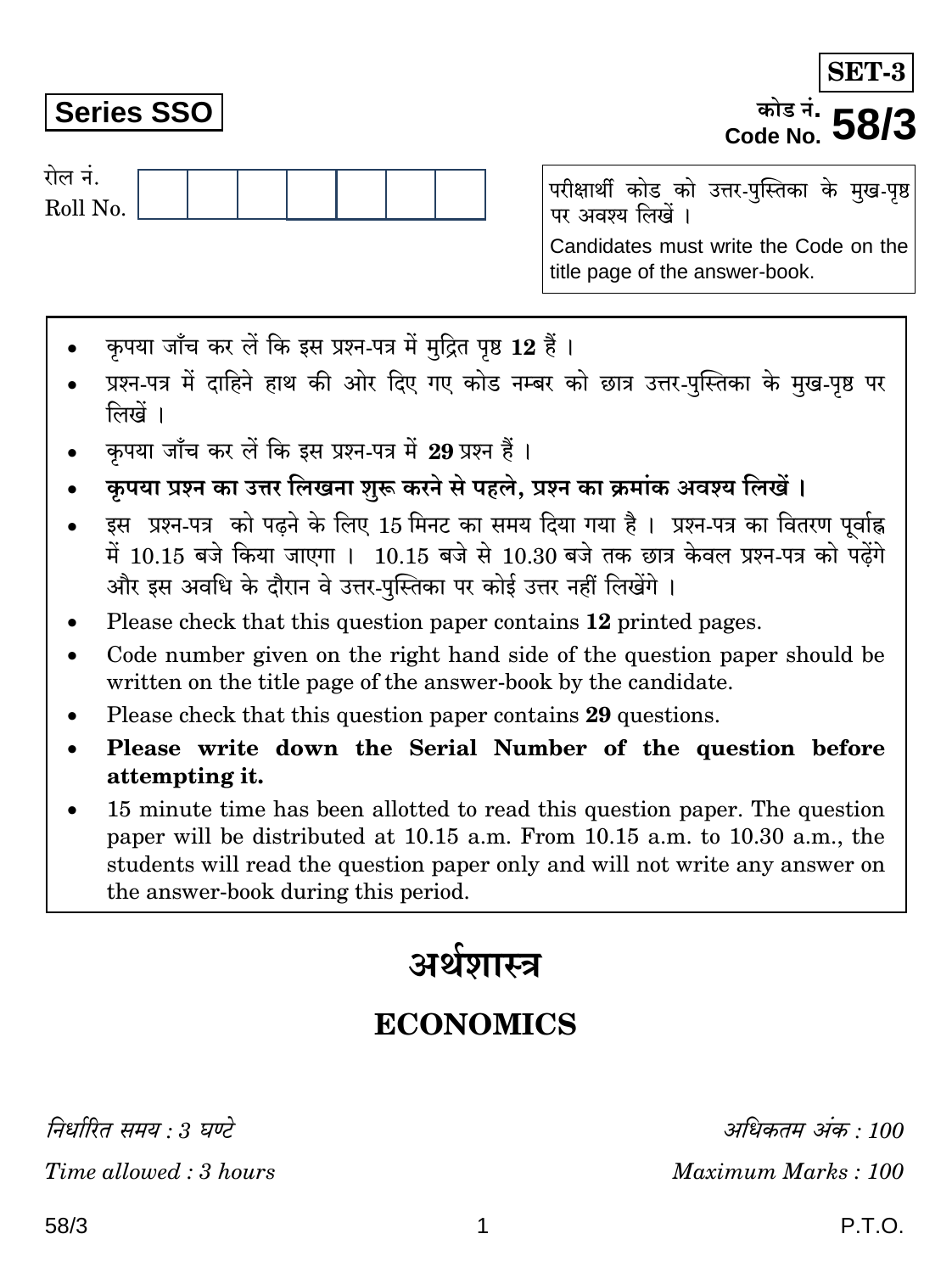## सामान्य निर्देश:

- दोनों खण्डों के **सभी** प्रश्न अनिवार्य हैं ।  $(i)$
- प्रत्येक प्रश्न के निर्धारित अंक उसके सामने दिए गए हैं ।  $(ii)$
- प्रश्न संख्या 1 3 तथा 15 19 अति लघूत्तरात्मक प्रश्न हैं. जिनमें प्रत्येक का 1 अंक है ।  $(iii)$ इनका प्रत्येक का उत्तर **एक वाक्य** में ही अपेक्षित है ।
- प्रश्न संख्या 4 8 और 20 22 लघुत्तरात्मक प्रश्न हैं, जिनमें प्रत्येक के 3 अंक हैं ।  $(iv)$ प्रत्येक का उत्तर सामान्यतः 60 शब्दों से अधिक नहीं होना चाहिए ।
- प्रश्न संख्या 9 10 और 23 25 भी लघुत्तरात्मक प्रश्न हैं, जिनमें प्रत्येक के 4 अंक हैं ।  $(v)$ प्रत्येक का उत्तर सामान्यतः 70 शब्दों से अधिक नहीं होना चाहिए ।
- प्रश्न संख्या 11 14 और 26 29 दीर्घ उत्तरात्मक प्रश्न हैं, जिनमें प्रत्येक के 6 अंक  $(vi)$ हैं । प्रत्येक का उत्तर सामान्यतः 100 शब्दों से अधिक नहीं होना चाहिए ।
- उत्तर संक्षिप्त तथा तथ्यात्मक होने चाहिए तथा यथासंभव ऊपर दी गई शब्द सीमा के अंतर्गत  $(vii)$ ही दिए जाने चाहिए ।

#### **General Instructions:**

- $(i)$ All questions in both the sections are compulsory.
- $(ii)$ Marks for questions are indicated against each question.
- $(iii)$ Questions No.  $1 - 3$  and  $15 - 19$  are very short-answer questions carrying 1 mark each. They are required to be answered in **one sentence** each.
- Questions No.  $4 8$  and  $20 22$  are short-answer questions carrying  $(iv)$ 3 marks each. Answers to them should normally not exceed 60 words each.
- $(v)$ Questions No.  $9 - 10$  and  $23 - 25$  are also short-answer questions carrying 4 marks each. Answers to them should normally not exceed 70 words each.
- Questions No. 11 14 and  $26 29$  are long-answer questions  $(vi)$ carrying 6 marks each. Answers to them should normally not exceed 100 words each.
- $(vii)$ Answers should be brief and to the point and the above word limits should be adhered to as far as possible.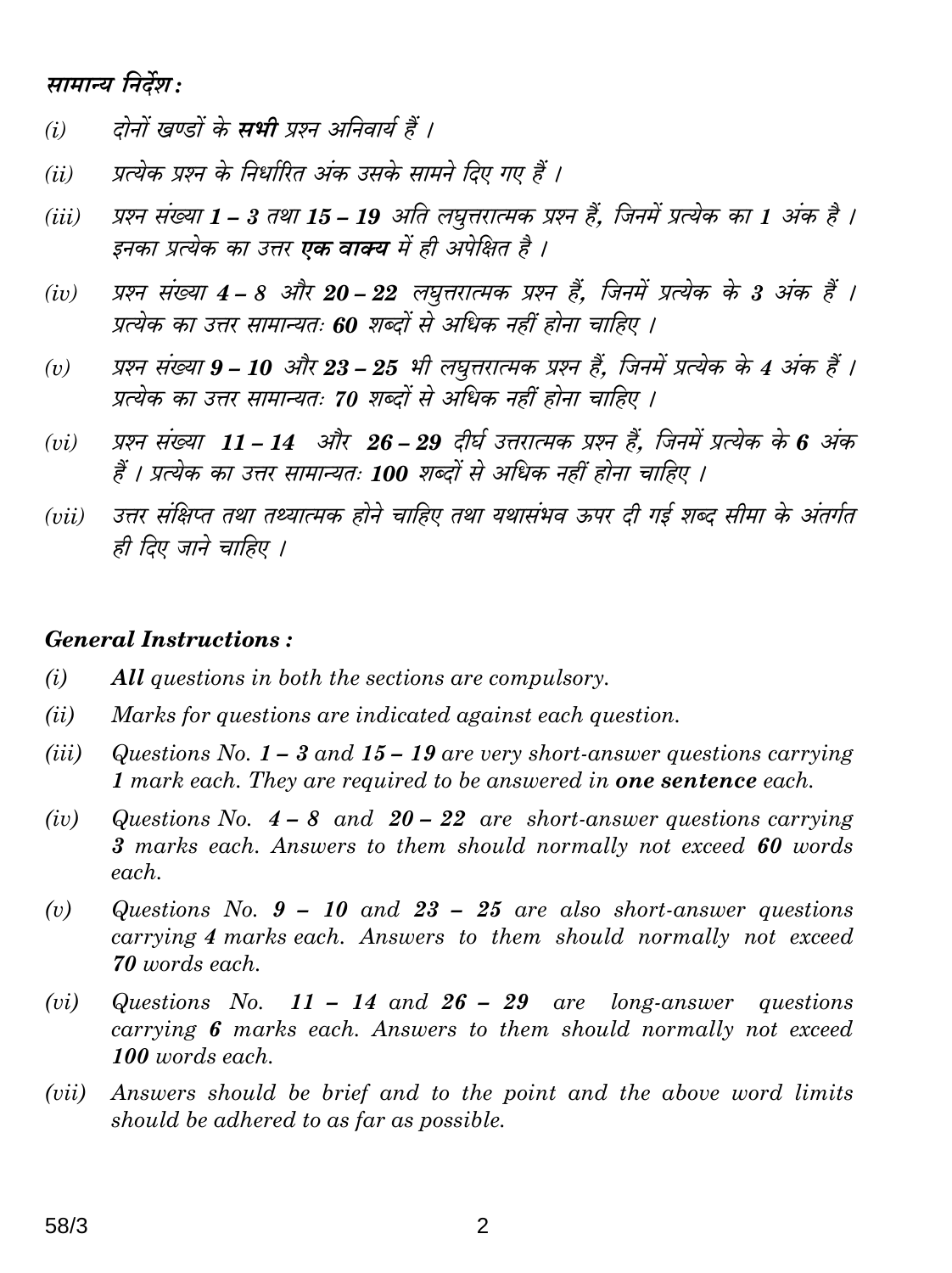### **SECTION A**

- यदि वस्तु X की कीमत गिरने से, वस्तु Y की माँग बढ़ती है, तो दोनों वस्तुएँ परस्पर ये हैं: 1. (सही विकल्प चुनिए)
	- (अ) प्रतिस्थापी
	- (ब) पूरक
	- (स) संबंधित नहीं
	- प्रतियोगी  $(5)$

If due to fall in the price of good X, demand for good Y rises, the two goods are: (Choose the correct alternative)

- $(a)$ Substitutes
- (b) Complements
- Not related  $\epsilon$
- Competitive (d)
- यदि सीमांत प्रतिस्थापन दर निरंतर बढ रही हो, तो अनधिमान वक्र ऐसा होगा :  $2.$ (सही विकल्प चुनिए)
	- (अ) नीचे की ओर ढलवाँ उत्तल
	- (ब) नीचे की ओर दलवाँ अवतल
	- (स) नीचे की ओर ढलवाँ सीधी रेखा
	- (द) ऊपर की ओर ढलवाँ उत्तल

If Marginal Rate of Substitution is increasing throughout, the Indifference Curve will be: (Choose the correct alternative)

- Downward sloping convex  $(a)$
- Downward sloping concave (b)
- Downward sloping straight line  $(c)$
- Upward sloping convex (d)

 $\mathcal{I}_{\mathcal{L}}$ 

 $\mathcal{I}_{\mathcal{L}}$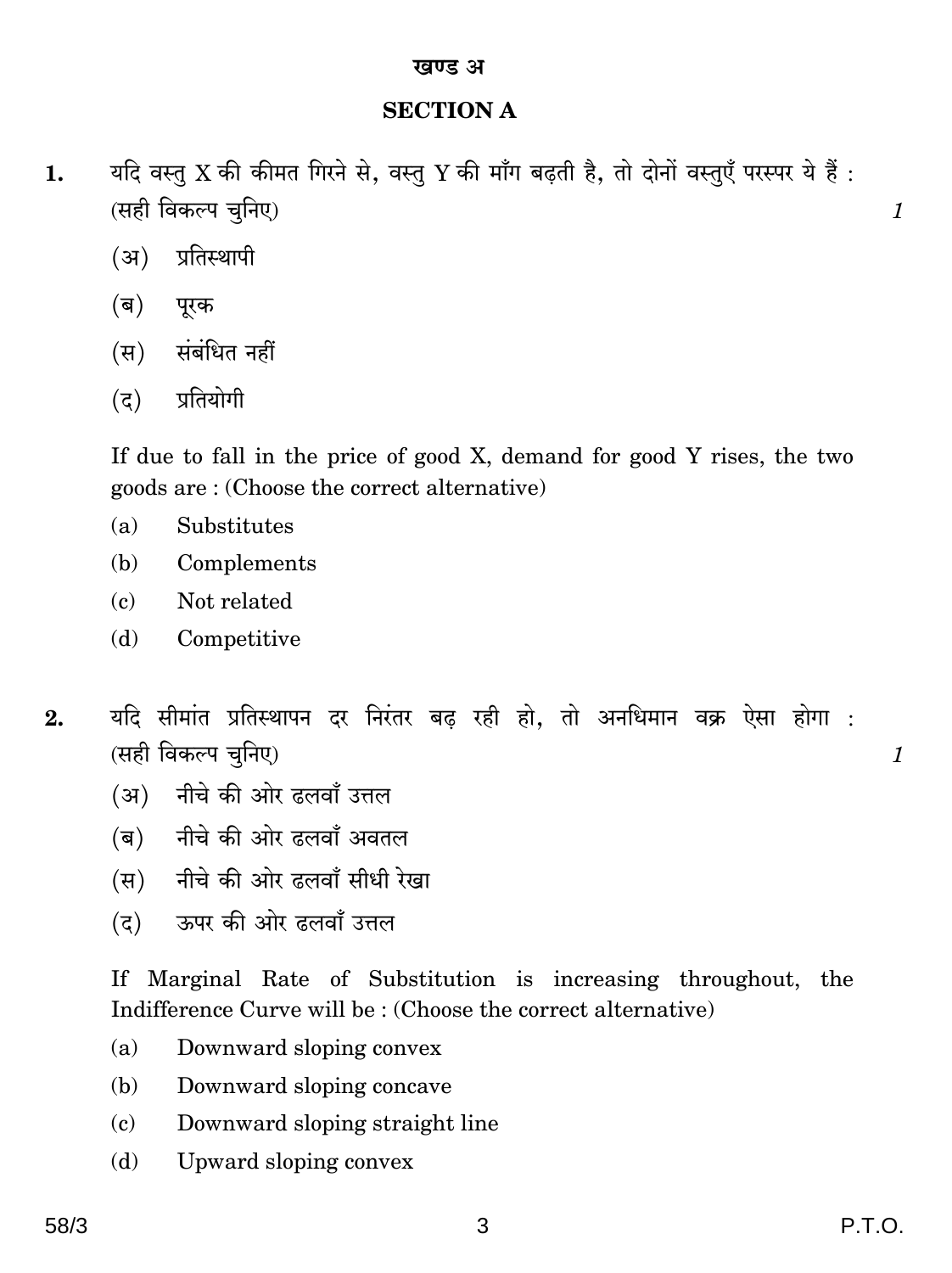- अनधिमान चित्र की परिभाषा दीजिए । 3. Define Indifference Map.
- भारत के प्रधान मंत्री की विदेशी निवेशकों को "भारत में बनाइए" (Make in India) की  $\overline{4}$ . अपील का भारत के उत्पादन संभावना वक्र पर क्या प्रभाव पडने की संभावना है ? समझाइए ।

#### अथवा

बेरोज़गारी दूर करने के प्रयत्नों का अर्थव्यवस्था की उत्पादन क्षमता पर क्या प्रभाव पड़ने की संभावना है ? समझाइए ।

What is likely to be the impact of "Make in India" appeal to the foreign investors by the Prime Minister of India, on the production possibilities frontier of India? Explain.

#### OR.

What is likely to be the impact of efforts towards reducing unemployment on the production potential of the economy? Explain.

- सहकारी और ग़ैर-सहकारी अल्पाधिकार के बीच अंतर स्पष्ट कीजिए। 5. Distinguish between cooperative and non-cooperative oligopoly.
- 'न्युनतम कीमत' (निम्नतम कीमत निर्धारण) के एक वस्तु के बाज़ार पर क्या प्रभाव पडते हैं ? 6. रेखाचित्र का प्रयोग कीजिए।

What are the effects of 'price-floor' (minimum price ceiling) on the market of a good? Use diagram.

- निम्नलिखित प्रश्न केवल दृष्टिहीन परीक्षार्थियों के लिए प्रश्न संख्या 6 के स्थान पर है । नोट :
- The following question is for the **Blind Candidates** only in lieu of Note: Q. No. 6.

एक वस्तु के बाज़ार पर 'न्यूनतम कीमत' (निम्नतम कीमत निर्धारण) के प्रभाव समझाइए । Explain the effects of 'price-floor' (minimum price ceiling) on the market of a good.

4

 $\mathcal{S}$ 

3

 $\mathcal{S}$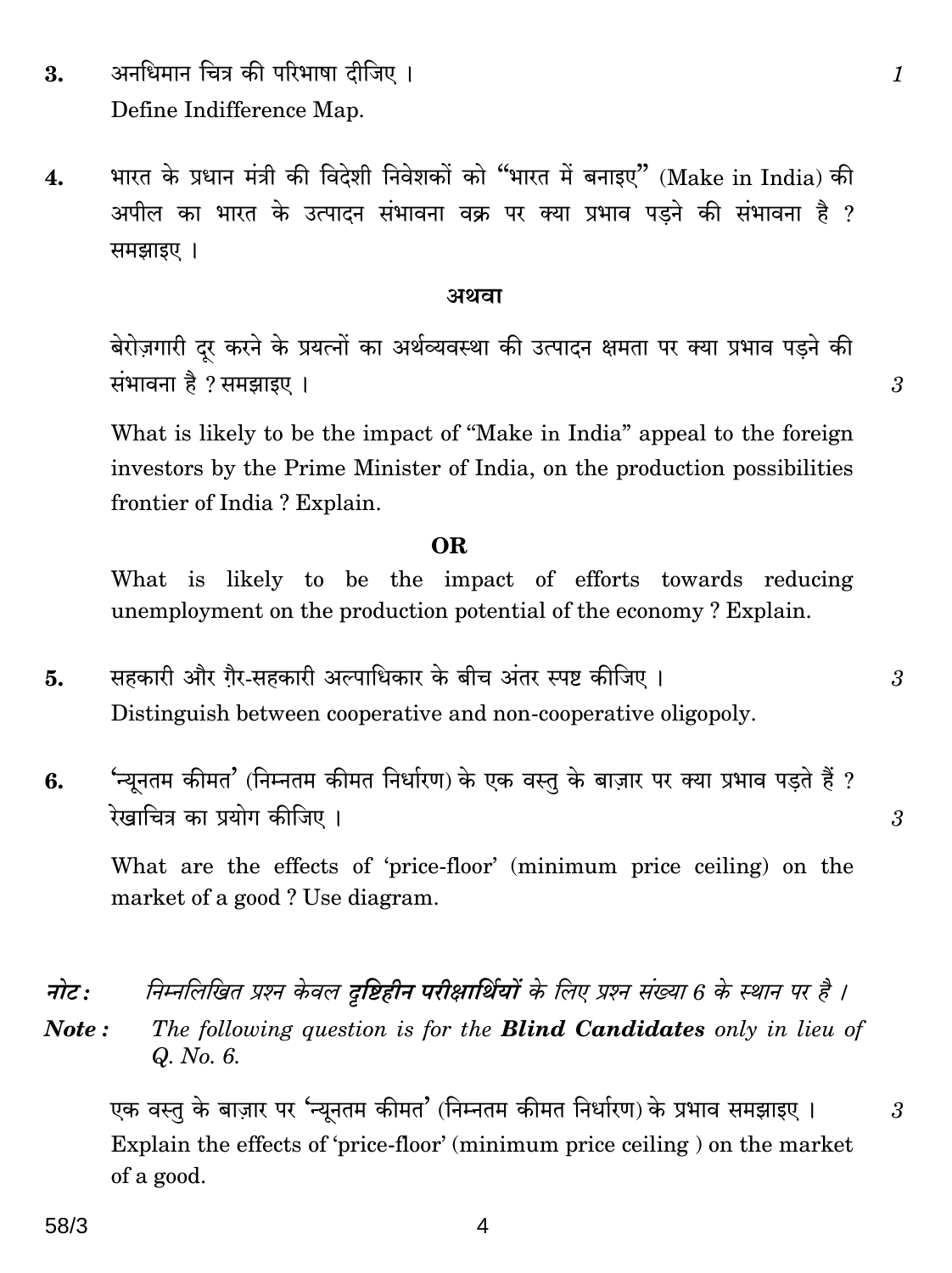पूर्ति की कीमत लोच के माप के साथ जुड़े 'धन-चिह्न' (plus sign) की तुलना में एक 7. सामान्य वस्तु की माँग की कीमत लोच के माप के साथ जुड़े 'ऋण-चिह्न' (minus sign) का महत्त्व समझाइए ।

Explain the significance of 'minus sign' attached to the measure of price elasticity of demand in case of a normal good, as compared to the 'plus sign' attached to the measure of price elasticity of supply.

कारण बताते हए निम्नलिखित तालिका पर आधारित उत्पादन संभावना वक्र के आकार पर 8. टिप्पणी कीजिए:

| वस्तु $X$ (इकाई) | वस्तु Y (इकाई) |
|------------------|----------------|
|                  | 10             |
|                  | ч              |
| 2                |                |
| З                |                |
|                  |                |

Giving reason comment on the shape of Production Possibilities Curve based on the following table:

| Good X (units) | Good Y (units) |
|----------------|----------------|
|                | 10             |
|                |                |
|                |                |
| З              |                |
|                |                |

एक उपभोक्ता एक वस्तू पर जिसकी कीमत ₹ 8 प्रति इकाई है, ₹ 400 व्यय करता है। 9. जब इसकी कीमत 25 प्रतिशत बढ़ जाती है, तो उपभोक्ता उस वस्तु पर ₹ 500 व्यय करता है। प्रतिशत विधि द्वारा माँग की कीमत लोच का परिकलन कीजिए।

A consumer spends  $\overline{\tau}$  400 on a good priced at  $\overline{\tau}$  8 per unit. When its price rises by 25 percent, the consumer spends  $\overline{\tau}$  500 on the good. Calculate the price elasticity of demand by the Percentage method.

 $\overline{4}$ 

3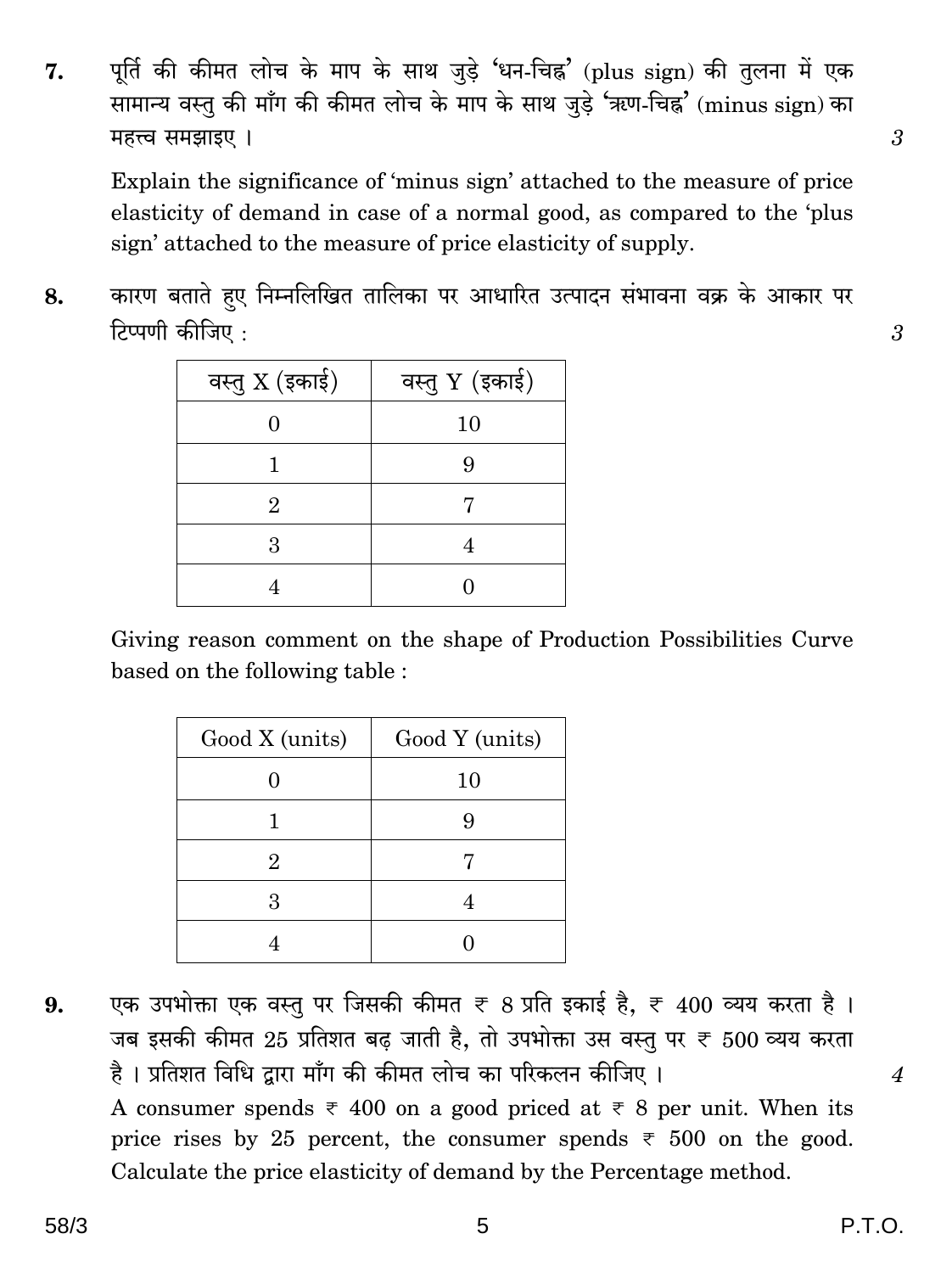जैसे-जैसे एक वस्त की अधिकाधिक इकाइयों का उत्पादन किया जाता है (अ) औसत  $10.$ अचल लागत और (ब) औसत परिवर्ती लागत का क्या व्यवहार रहता है ?

#### अथवा

औसत सम्प्राप्ति (आगम) की परिभाषा दीजिए । प्रमाणित कीजिए कि औसत सम्प्राप्ति और कीमत एकसमान होते हैं।

 $\boldsymbol{4}$ 

6

6

6

What is the behaviour of (a) Average Fixed Cost and (b) Average Variable Cost as more and more units of a good are produced?

#### OR.

Define Average Revenue. Show that Average Revenue and Price are same.

सीमांत उत्पाद के रूप में परिवर्ती अनुपातों के नियम के विभिन्न चरण क्या हैं ? प्रत्येक चरण 11. का कारण बताइए । रेखाचित्र का उपयोग कीजिए ।

What are the different phases in the Law of Variable Proportions in terms of marginal product? Give reason behind each phase. Use diagram.

- निम्नलिखित प्रश्न केवल दृष्टिहीन परीक्षार्थियों के लिए प्रश्न संख्या 11 के स्थान पर है । नोट:
- Note: The following question is for the **Blind Candidates** only in lieu of Q. No. 11. परिवर्ती अनुपातों के नियम के विभिन्न चरणों को एक संख्यात्मक उदाहरण की सहायता से समझाइए।

Explain with the help of a numerical example different phases in the Law of Variable Proportions.

एक वस्तु का बाज़ार संतुलन में है। वस्तु की माँग में "वृद्धि" हो जाती है। इस परिवर्तन के 12. कारण होने वाले प्रभावों की शृंखला समझाइए। Market for a good is in equilibrium. Demand for the good "increases". Explain the chain of effects of this change.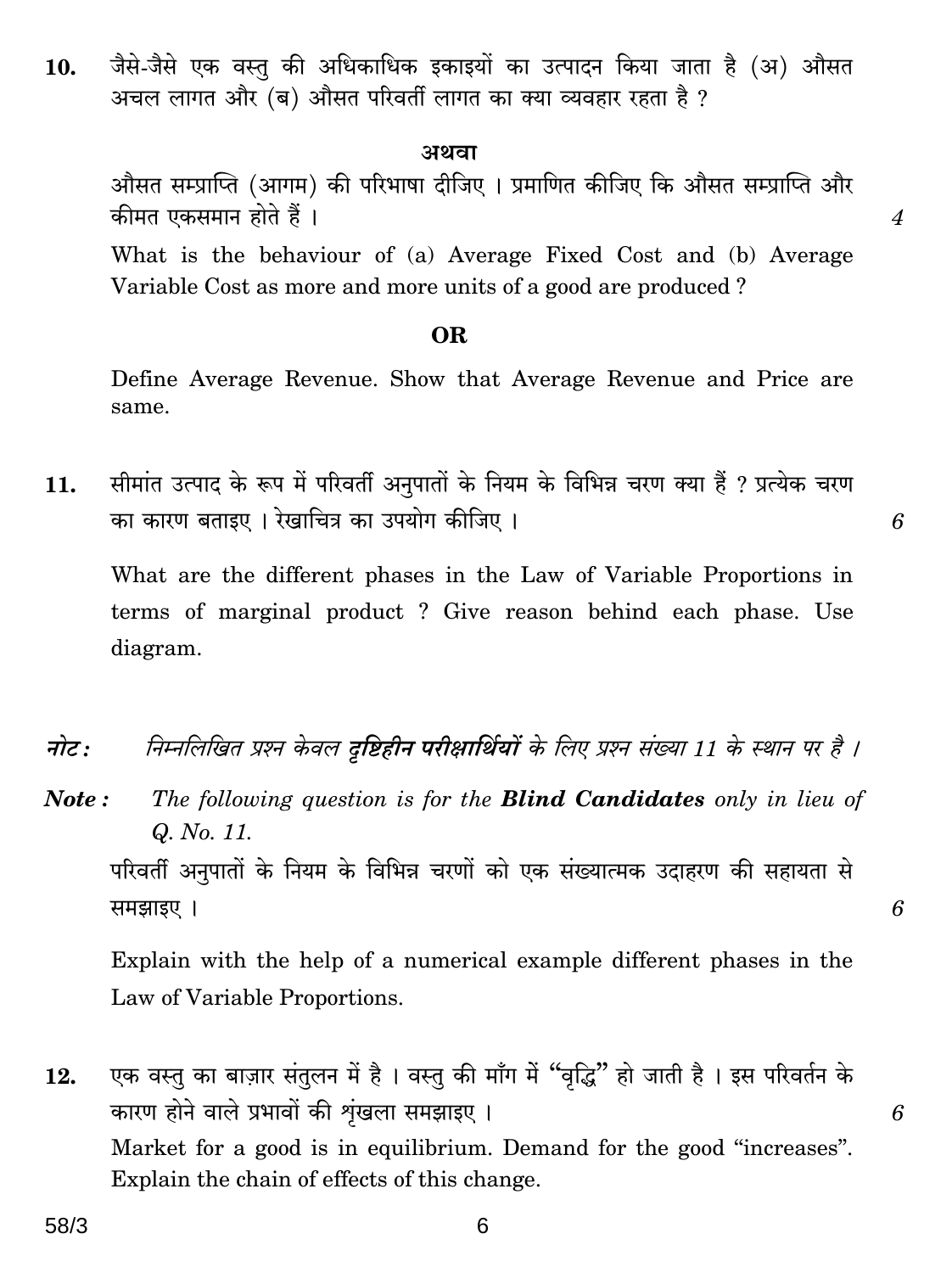#### अथवा

एक उपभोक्ता केवल दो वस्तुओं X और Y का उपभोग करता है, जिनकी कीमतें क्रमश:  $\overline{\tau}$  5 और  $\overline{\tau}$  4 हैं । यदि उपभोक्ता दोनों वस्तुओं का ऐसा संयोग चनता है जिसमें X की सीमांत उपयोगिता 4 के बराबर और Y की सीमांत उपयोगिता 5 के बराबर है, तो क्या उपभोक्ता संतुलन में है ? क्यों अथवा क्यों नहीं ? ऐसी स्थिति में एक विवेकी उपभोक्ता क्या करेगा ? उपयोगिता विश्लेषण का उपयोग कीजिए ।

A consumer consumes only two goods X and Y, both priced at  $\overline{\tau}$  2 per unit. If the consumer chooses a combination of the two goods with Substitution equal to 2, is the consumer in Marginal Rate  $\sigma$ equilibrium? Why or why not? What will a rational consumer do in this situation? Explain.

#### **OR**

A consumer consumes only two goods X and Y whose prices are  $\overline{\tau}$  5 and  $\overline{\tau}$  4 respectively. If the consumer chooses a combination of the two goods with marginal utility of X equal to 4 and that of Y equal to 5, is the consumer in equilibrium? Why or why not? What will a rational consumer do in this situation? Use utility analysis.

समझाइए कि यदि संतुलन की शर्तें पूरी न हों तो एक उत्पादक संतुलन में क्यों नहीं होगा । 14. Explain why will a producer not be in equilibrium if the conditions of equilibrium are not met.

6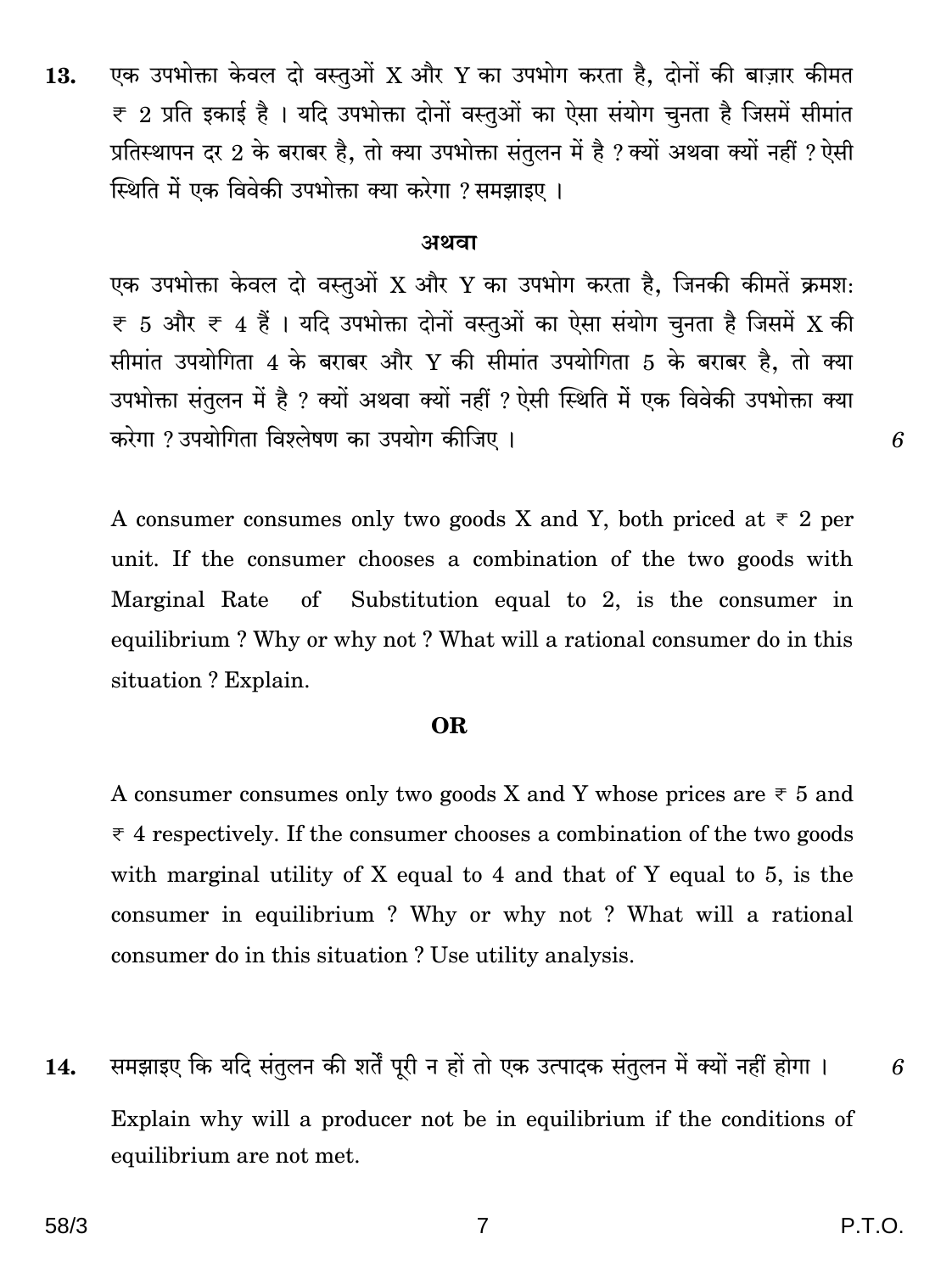## खण्ड ब **SECTION B**

अन्य बातें पूर्ववत रहने पर, यदि किसी देश में विदेशी मुद्रा की बाज़ार कीमत गिरती है, तो 15. राष्ट्रीय आय: (सही विकल्प चुनिए)

- (अ) में वृद्धि होने की संभावना होती है
- (ब) में कमी आने की संभावना होती है
- (स) वृद्धि होने की और कमी आने की संभावनाएँ होती हैं
- पर कोई प्रभाव नहीं होने की संभावना होती है  $(5)$

Other things remaining the same, when in a country the market price of foreign currency falls, national income is likely : (Choose the correct alternative)

- $(a)$ to rise
- (b) to fall
- to rise or to fall  $(c)$
- $(d)$ to remain unaffected

सरकारी बजट में प्राथमिक घाटा यह होता है: (सही विकल्प चुनिए) 16.

- राजस्व व्यय राजस्व प्राप्तियाँ  $(3)$
- (ब) कुल व्यय कुल प्राप्तियाँ
- (स) राजस्व घाटा ब्याज भुगतान
- (द) राजकोषीय घाटा ब्याज भगतान

Primary deficit in a government budget is: (Choose the correct alternative)

- Revenue expenditure Revenue receipts  $(a)$
- Total expenditure Total receipts (b)
- Revenue deficit Interest payments  $(c)$
- (d) Fiscal deficit – Interest payments

 $\mathcal{I}$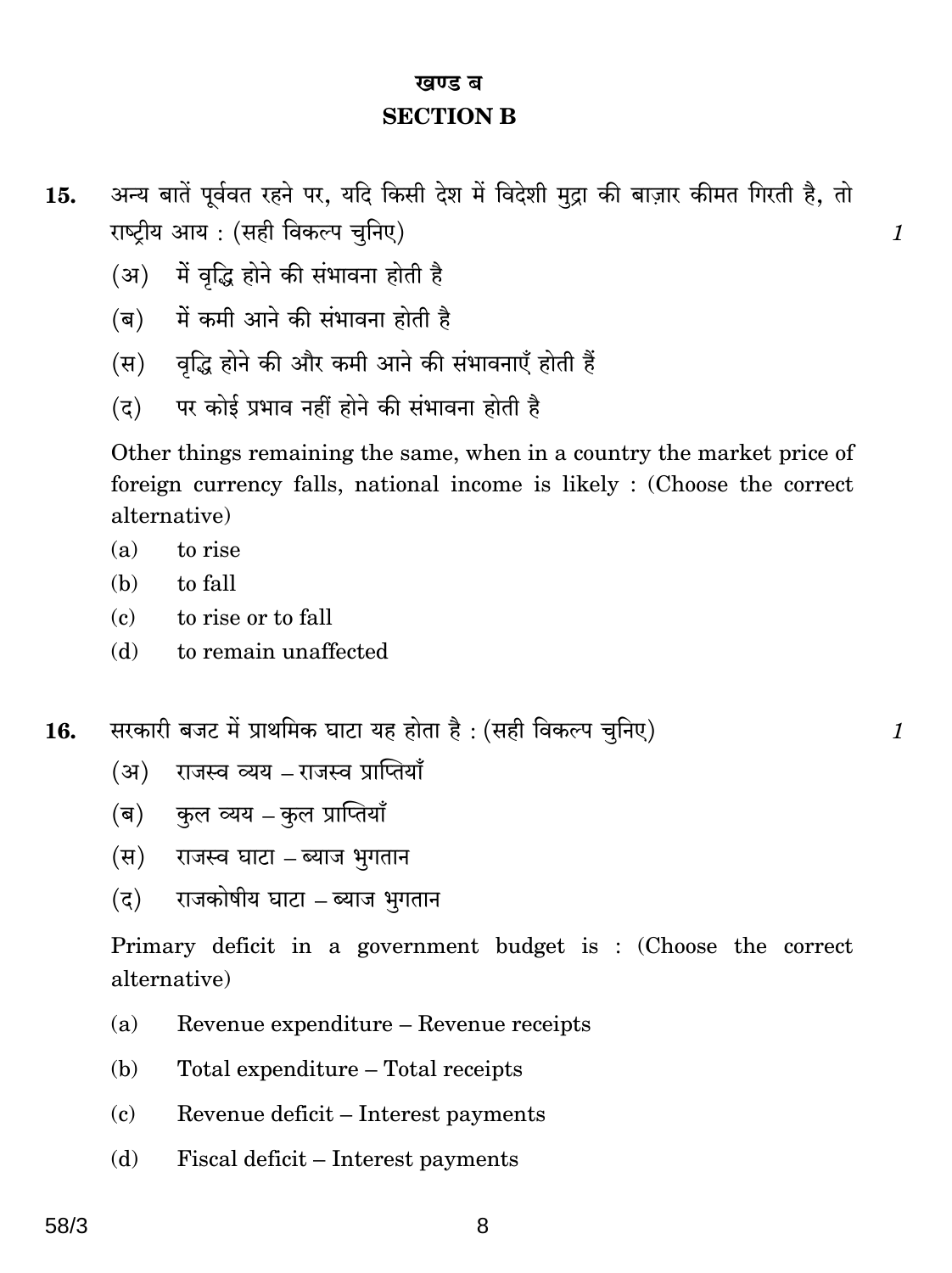- प्रत्यक्ष कर प्रत्यक्ष इसलिए कहलाता है क्योंकि यह सीधे ही इनसे प्राप्त किया जाता है: 17. (सही विकल्प चनिए)
	- (अ) उत्पादकों से उत्पादित वस्तओं पर
	- (ब) विक्रेताओं से वस्तएँ बेचने पर
	- (स) क्रेताओं से वस्तुएँ खरीदने पर
	- आय कमाने वालों से  $(5)$

Direct tax is called direct because it is collected directly from : (Choose the correct alternative)

- $(a)$ The producers on goods produced
- (b) The sellers on goods sold
- The buyers of goods  $(c)$
- $(d)$ The income earners
- समष्टि अर्थशास्त्र में 'समग्र माँग' से क्या अभिप्राय है ? 18. What is 'aggregate demand' in macroeconomics?
- यदि सीमांत उपभोग प्रवृत्ति = 1, गुणंक का मूल्य यह होगा : (सही विकल्प चुनिए) 19.
	- $(3)$  $\mathbf{0}$
	- $(\overline{\mathsf{q}})$  $\mathbf{1}$
	- $(H)$  0 और 1 के बीच
	- $(5)$ अनन्त

If  $MPC = 1$ , the value of multiplier is: (Choose the correct alternative)

- $(a)$  $\bf{0}$
- (b)  $\mathbf{1}$
- $(c)$ Between 0 and 1
- Infinity (d)

 $\mathcal{I}_{\mathcal{L}}$ 

 $\mathcal{I}_{\mathcal{L}}$ 

 $\mathcal{I}_{\mathcal{L}}$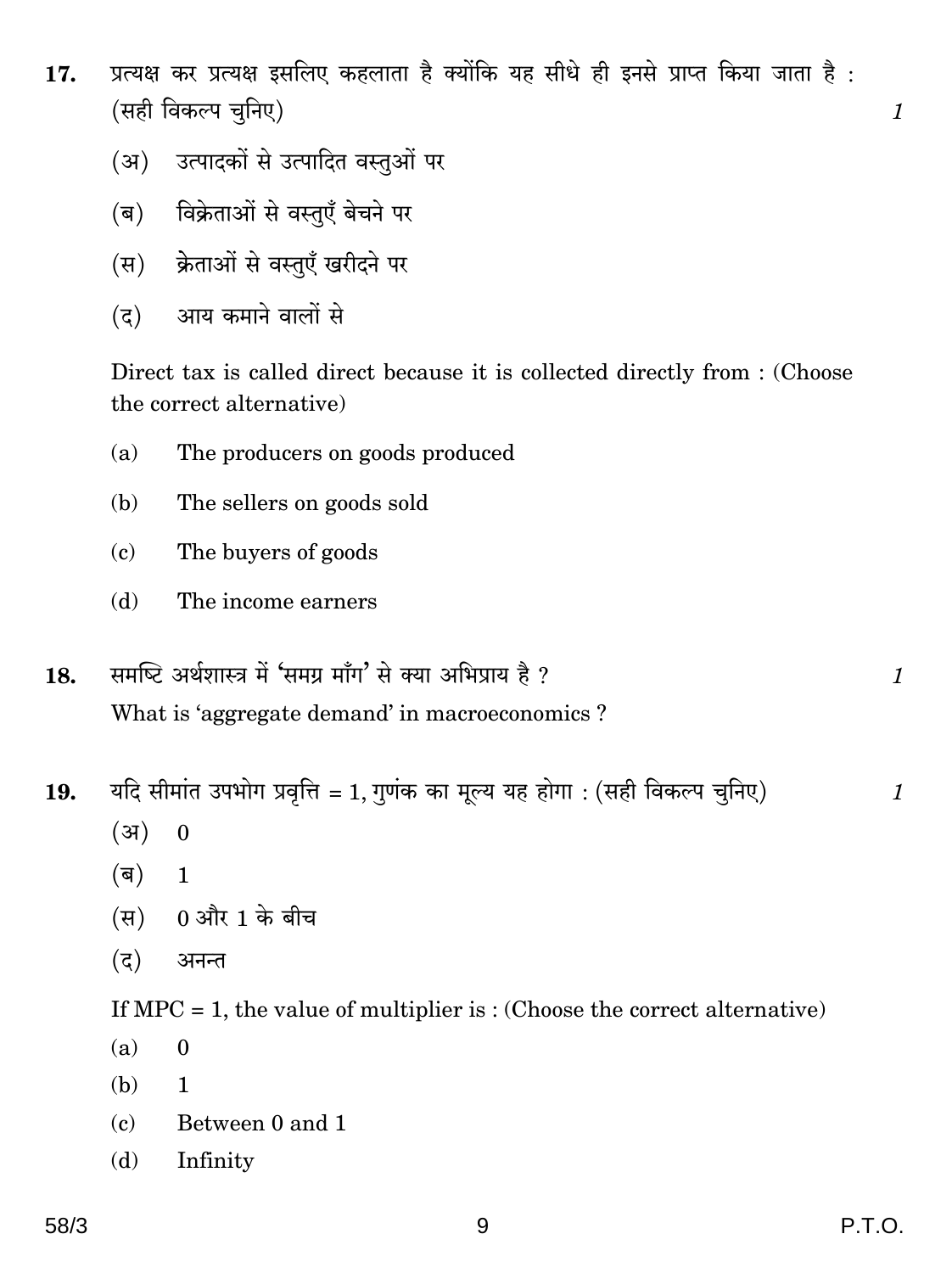स्थिर (नियत) विनिमय दर और लचीली (नम्य) विनिमय दर से क्या अभिप्राय है ? 20.

अथवा

नियंत्रित अस्थायी (प्रबंधित तिरती) विनिमय दर का अर्थ समझाइए ।

What are fixed and flexible exchange rates?

OR.

Explain the meaning of Managed Floating Exchange Rate.

'विदेशों से उधार' भुगतान संतुलन खाते में कहाँ दर्ज किया जाता है ? कारण बताइए । 21. Where is 'borrowings from abroad' recorded in the Balance of Payments Accounts? Give reasons.

3

 $\mathfrak{Z}$ 

 $\overline{4}$ 

 $\boldsymbol{4}$ 

- यदि मौद्रिक सकल देशीय उत्पाद ₹ 600 हो और कीमत सूचकांक (आधार = 100) 22. 120 हो. तो वास्तविक सकल देशीय उत्पाद का परिकलन कीजिए । 3 If the Nominal GDP is  $\overline{\epsilon}$  600 and Price Index (base = 100) is 120. calculate the Real GDP.
- केन्द्रीय बैंक मुद्रा जारी करता है. फिर भी हम कहते हैं कि वाणिज्य बैंक मुद्रा सुजन करते 23. हैं। समझाइए। वाणिज्य बैंकों द्वारा इस मुद्रा सुजन का राष्टीय आय पर क्या प्रभाव पडने की संभावना है ? समझाइए ।

Currency is issued by the central bank, yet we say that commercial banks create money. Explain. How is this money creation by commercial banks likely to affect the national income? Explain.

एक अर्थव्यवस्था संतुलन में है। निम्नलिखित से राष्टीय आय का परिकलन कीजिए : 24.

> स्वायत्त उपभोग $=120$ सीमांत बचत प्रवृत्ति =  $0.2$ निवेश व्यय =  $150$

An economy is in equilibrium. Calculate the National Income from the following:

Autonomous Consumption  $= 120$ 

Marginal Propensity to Save =  $0.2$ 

Investment Expenditure =  $150$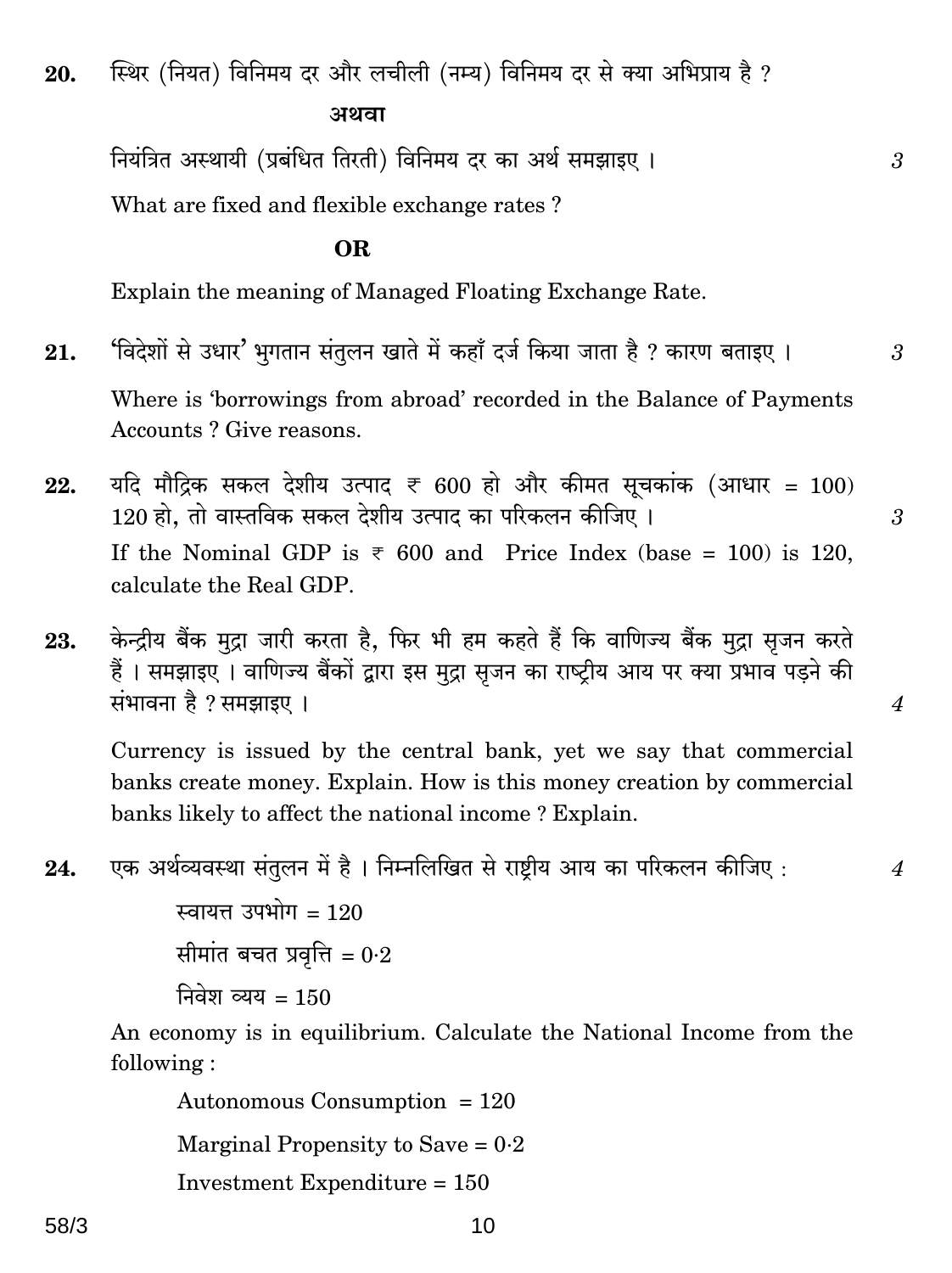केन्द्रीय बैंक का "बैंकों का बैंक कार्य" समझाइए । 25.

#### अथवा

केन्दीय बैंक का "जारीकर्ता बैंक" कार्य समझाइए ।

Explain the "Bankers' Bank function" of the central bank.

#### OR.

Explain the "Bank of Issue function" of the central bank.

'अभावी माँग' से क्या अभिप्राय है ? इसको दूर करने में 'बैंक दर' की भूमिका समझाइए । 26.

#### अथवा

'अति माँग' (अधिमाँग) से क्या अभिप्राय है ? इसको दर करने में 'प्रति पुनर्खरीद दर' की भूमिका समझाइए ।

What is 'deficient demand'? Explain the role of 'Bank Rate' in removing it.

#### OR.

What is 'excess demand'? Explain the role of 'Reverse Repo Rate' in removing it.

आय असमानताएँ कम करने में सरकार बजटीय नीति का कैसे प्रयोग कर सकती है ? 27. समझाइए ।

Explain how the government can use the budgetary policy in reducing inequalities in incomes.

- कारण बताते हुए समझाइए कि राष्ट्रीय आय का आकलन करते समय निम्नलिखित के साथ 28. कैसा व्यवहार किया जाना चाहिए :
	- एक बैंक को एक फर्म द्वारा ब्याज भगतान  $(i)$
	- एक व्यक्ति को एक बैंक द्वारा ब्याज भूगतान  $(ii)$
	- एक बैंक को एक व्यक्ति द्वारा ब्याज भूगतान  $(iii)$

Giving reason explain how the following should be treated in estimation of national income:

- Payment of interest by a firm to a bank  $(i)$
- $(ii)$ Payment of interest by a bank to an individual
- Payment of interest by an individual to a bank  $(iii)$

 $\boldsymbol{4}$ 

6

6